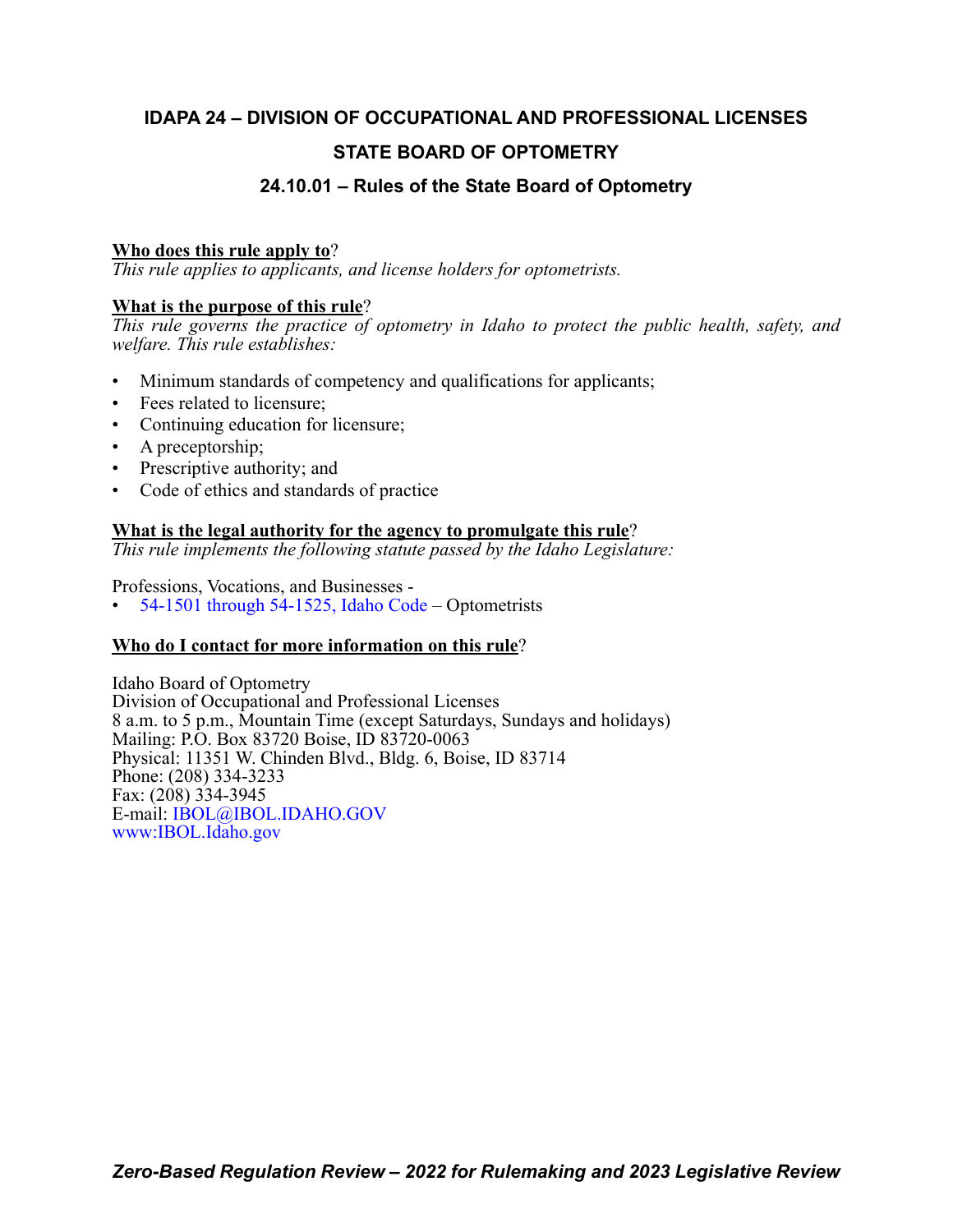# **Table of Contents**

| 24.10.01 - Rules of the State Board of Optometry                     |  |
|----------------------------------------------------------------------|--|
|                                                                      |  |
|                                                                      |  |
|                                                                      |  |
|                                                                      |  |
|                                                                      |  |
|                                                                      |  |
|                                                                      |  |
|                                                                      |  |
|                                                                      |  |
|                                                                      |  |
|                                                                      |  |
|                                                                      |  |
|                                                                      |  |
|                                                                      |  |
|                                                                      |  |
|                                                                      |  |
|                                                                      |  |
|                                                                      |  |
|                                                                      |  |
|                                                                      |  |
|                                                                      |  |
|                                                                      |  |
|                                                                      |  |
|                                                                      |  |
|                                                                      |  |
|                                                                      |  |
|                                                                      |  |
|                                                                      |  |
|                                                                      |  |
|                                                                      |  |
| 600. Board Certification Of Optometrist Authorized To Obtain And Use |  |
|                                                                      |  |
|                                                                      |  |
|                                                                      |  |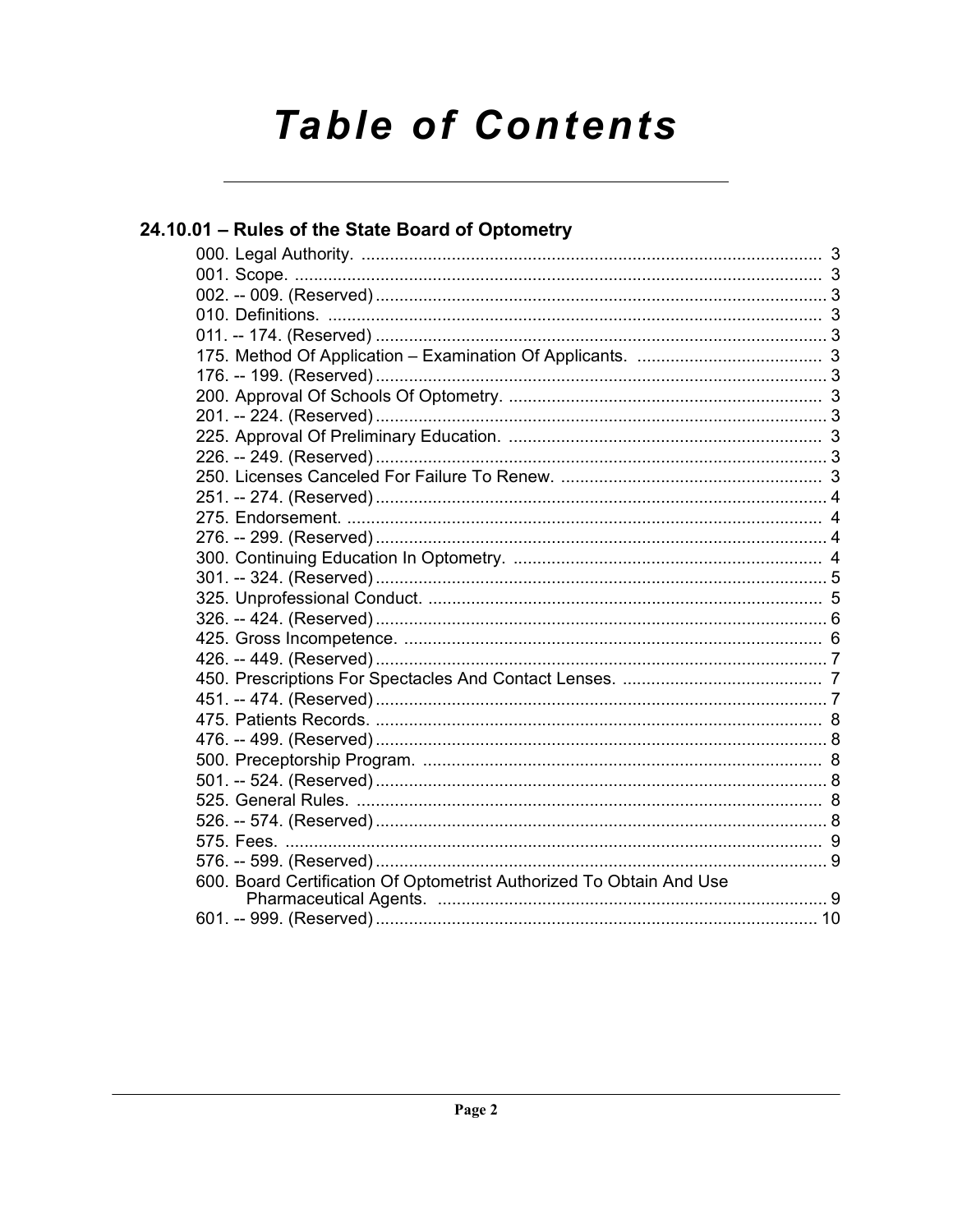#### **24.10.01 – RULES OF THE STATE BOARD OF OPTOMETRY**

<span id="page-2-2"></span><span id="page-2-1"></span><span id="page-2-0"></span>

| 002. -- 009.   | (RESERVED)                                                                               |              |
|----------------|------------------------------------------------------------------------------------------|--------------|
| 001.<br>SCOPE. | These rules govern the practice of optometry in Idaho.                                   | $(3-31-22)T$ |
| 000.           | LEGAL AUTHORITY.<br>These rules are promulgated pursuant to Section 54-1509, Idaho Code. | $(3-31-22)T$ |

# <span id="page-2-4"></span><span id="page-2-3"></span>**010. DEFINITIONS.**

**01. Low Vision**. Refer to Section 54-1501(5), Idaho Code, correcting defects may include low vision but is not limited to low vision rehabilitation. (3-31-22) T

**02. Opticianry**. The professional practice of filling prescriptions from a licensed optometrist or ophthalmologist for ophthalmic lenses, contact lenses, and any other ophthalmic device used to improve vision. Opticianry does not include prescriptive authority. (3-31-22)T

**03. Vision Therapy**. Any person who assesses, diagnoses, treats, or prescribes treatment for conditions of the visual system or manages a patient with vision therapy, visual training, visual rehabilitation, orthoptics or eye exercises or who hold him/herself out as being able to do so for the rehabilitation and/or treatment of physical, physiological, sensorimotor, neuromuscular or perceptual anomalies of the eyes or vision system or who prescribes or utilizes lenses, prisms, filters, occlusion or other devices for the enhancement, rehabilitation and/or treatment of the visual system or prevention of visual dysfunctions, except under the supervision and management of a licensed optometrist, is engaged in the practice of optometry. (3-31-22)T

#### <span id="page-2-5"></span>**011. -- 174. (RESERVED)**

#### <span id="page-2-6"></span>**175. METHOD OF APPLICATION – EXAMINATION OF APPLICANTS.**

Applications for license shall be made on forms approved by the Board. (3-31-22) (3-31-22) T

**01. Application**. The application must be accompanied by the required fee, a complete transcript of credits from any college of optometry attended, a photocopy of any diplomas granted by any college of optometry, and a copy of certified results establishing successful passage of the required examinations. (3-31-22)T

**02. Application Review**. Only fully completed applications accompanied by appropriate documents shall be reviewed for licensure. (3-31-22)T

**03. Exam Content**. The written and the practical portions of the Idaho examination shall be all parts of the National Board of Examiners in Optometry Examination (NBEOE) and the Board approved jurisprudence examination. A passing grade for the NBEOE shall be that established by the test provider. The passing grade for the jurisprudence examination shall be seventy-five percent (75%). A passing score on all examinations shall be necessary to qualify for a license to practice Optometry in Idaho. (3-31-22) T

# <span id="page-2-7"></span>**176. -- 199. (RESERVED)**

# <span id="page-2-8"></span>**200. APPROVAL OF SCHOOLS OF OPTOMETRY.**

The State Board of Optometry recognizes as reputable and in good standing the schools and colleges of optometry which have met the standards set by the Accreditation Council on Optometric Education, or its successor agency, a list of which may be obtained from the secretary of the Board or from the office of the Division of Occupational and Professional Licenses in Boise. (3-31-22)T

# <span id="page-2-9"></span>**201. -- 224. (RESERVED)**

#### <span id="page-2-10"></span>**225. APPROVAL OF PRELIMINARY EDUCATION.**

The State Board of Optometry recognizes the preliminary education prerequisites for entry into a school, college or university of optometry approved by the Council on Optometric Education of the American Optometric Association as adequate preliminary education prerequisites for licensing in Idaho. (3-31-22)T

#### <span id="page-2-11"></span>**226. -- 249. (RESERVED)**

# <span id="page-2-12"></span>**250. LICENSES CANCELED FOR FAILURE TO RENEW.**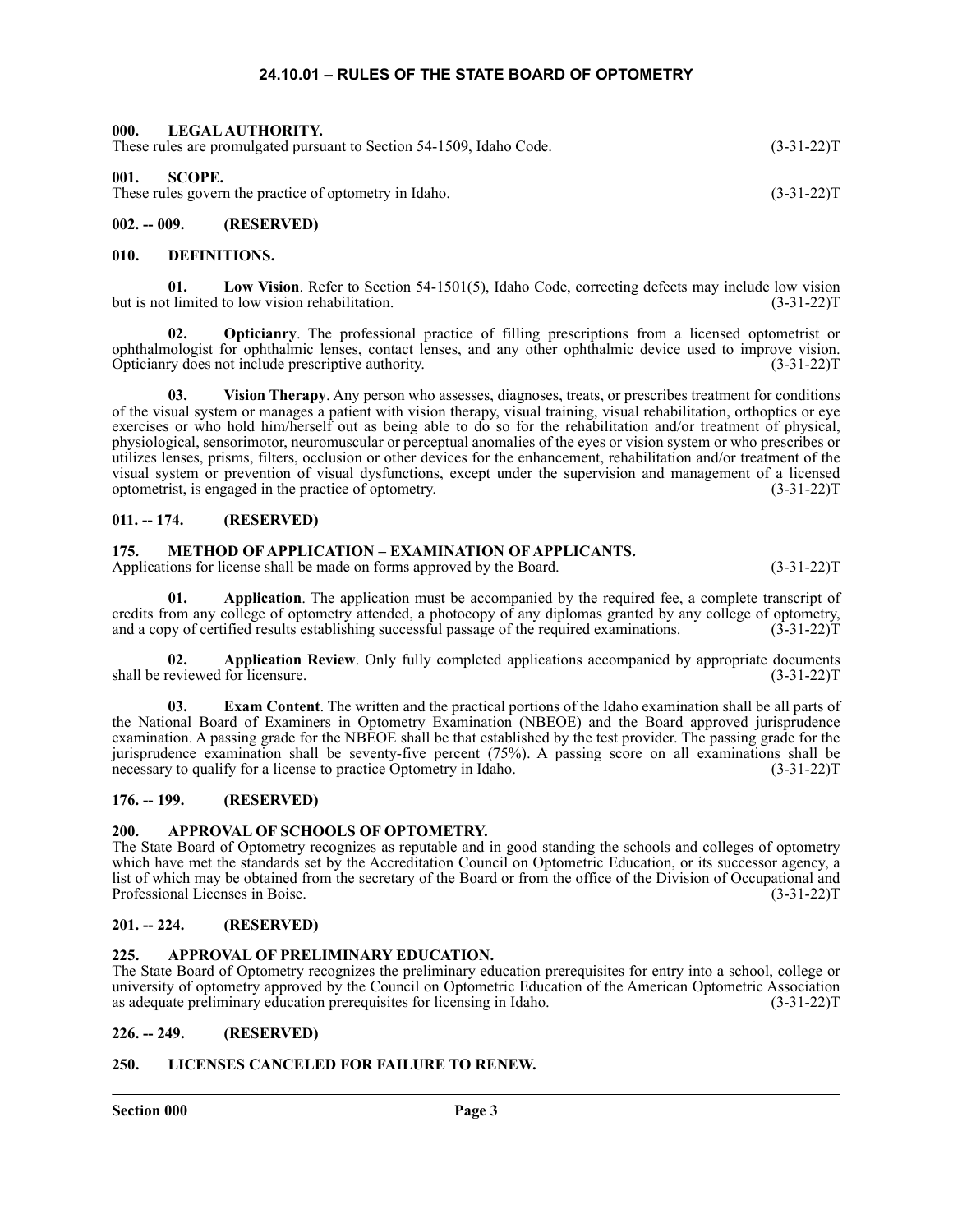A license that has been canceled for failure to renew may be reinstated in accordance with Section 67-2614, Idaho Code. Any person whose license to practice optometry has been canceled for failure to renew for a period of more than five (5) years must apply for a new license in accordance with the requirements of Section 67-2614, Idaho Code. (3-31-22)T

# <span id="page-3-0"></span>**251. -- 274. (RESERVED)**

# <span id="page-3-1"></span>**275. ENDORSEMENT.**

**01. Endorsement**. Any person who presents to the Board of Optometry a certified copy of a certificate or license of registration which he holds in good standing in another state or a foreign country, which state or foreign country has similar requirements for licensing or registration as is provided for new applicants in Idaho (including therapeutic privileges), may apply to the Board for the issuance of a license to practice optometry in the state of Idaho. (3-31-22)T

**02.** Conditions to be Granted a License. The right to be granted a license to practice optometry in also subject to the following conditions set out below: (3-31-22) Idaho is also subject to the following conditions set out below:

**a.** The submission of a completed application meeting the requirements of Subsection 175.01 represents the applicable fee. (3-31-22) including the applicable fee.

**b.** That the license or certificate of registration of the applicant shall not have been suspended or revoked by any state or country or subject to any pending or unresolved licensure action in any state or country. That the applicant must not have committed any act which would constitute a violation of the Optometry Act or Board  $Rules.$  (3-31-22)T

**c.** For those licensed in another state the applicant must document to the Board for approval, the education, training, and examination for diagnostic and therapeutic privileges in the other state and return the state of Idaho law examination. (3-31-22) Idaho law examination.

**d.** That the applicant has been engaged in the practice of optometry continuously for three (3) of the (4) years. (3-31-22) last four  $(4)$  years.

# <span id="page-3-2"></span>**276. -- 299. (RESERVED)**

# <span id="page-3-3"></span>**300. CONTINUING EDUCATION IN OPTOMETRY.**

#### **01. Hours Required, Advance Approval**. (3-31-22)T

**a.** Each optometrist licensed by the state of Idaho shall attend in each calendar year prior to license renewal, a minimum of twelve (12) full hours of approved optometric continuing education courses or meetings.

 $(3-31-22)T$ 

**b.** Approved optometric continuing education courses or meetings shall be those post-graduate optometric education courses or meetings approved in advance by the Board of Optometry or post-graduate study sessions or seminars at an accredited school or college of optometry. In addition, all Council on Optometric Practitioners Education (COPE) approved courses are approved for continuing education credit. If an optometrist attends or plans to attend a course of study or seminar which has not been approved in advance, he may petition the Board for approval of that educational course of study, setting forth a description of the course. The Board may, in its discretion, approve the course upon review of the material submitted either in advance or after completion of the  $\frac{1}{3-31-22}$ T (3-31-22)T

# **02. Additional Hours Required to Use Therapeutic Pharmaceutical Agents**. (3-31-22)T

**a.** Each optometrist licensed by the state of Idaho to use therapeutic pharmaceutical agents shall attend in each calendar year prior to license renewal, a minimum of six (6) additional full hours of approved optometric courses or meetings. (3-31-22) optometric courses or meetings.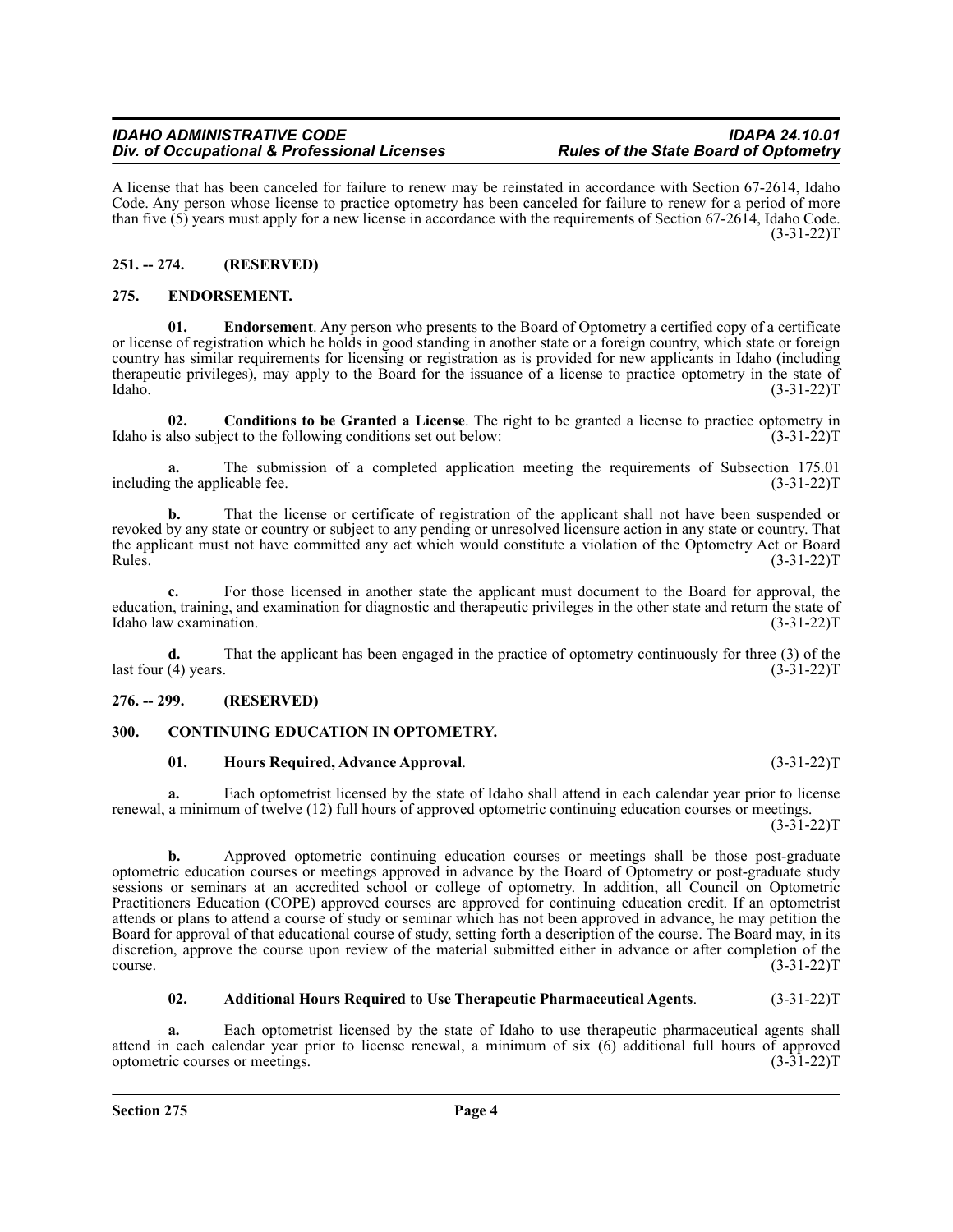**b.** This six (6) hours of continuing education must be in courses involving ocular pharmacology and/ or advanced ocular disease and are in addition to the twelve (12) hours of continuing education required under<br>Subsection 300.01. (3-31-22) Subsection 300.01.

**03. Correspondence/Home Study Courses/Observation**. The Board allows credit for correspondence courses, individual home study and observation that is germane to the practice of optometry. No more than nine (9) hours of continuing education shall be permitted each year in correspondence courses or other continuing education obtained from "home study" courses or observation. (3-31-22)T

**04. Waiver of Requirements**. The Board of Optometry shall waive the continuing education requirement for the first license renewal after initial licensure. The Board of Optometry may, upon application, waive the requirements of this rule in cases involving illness, unusual circumstances interfering with the optometrist's ability to practice or inability to conform to the rules due to military duty. (3-31-22)T

**05. Renewal Application Form**. Each licensed Idaho optometrist will be furnished a license renewal application form by the State Board of Optometry on which each optometrist shall attest on their annual license renewal application that they have satisfied the continuing education requirements. False attestation of satisfaction of the continuing education requirements on a renewal application shall subject the licensee to disciplinary action. (3-31-22)T

**06.** Audit. The Board may conduct audits to confirm that the continuing education requirements have been met. In the event a licensee fails to provide the Board with acceptable documentation of the hours attested to on the renewal application, the license will not be renewed. (3-31-22) T

**07. Documentation of Attendance**. It shall be necessary for each licensed Idaho optometrist to provide documentation verifying attendance or completion of continuing education by securing authorized signatures, documentation, or electronic verification from the course instructors, providers, or sponsoring institution substantiating any hours attended by the licensee. This documentation must be maintained by the licensee and provided upon request by the Board or its agent. (3-31-22)T

**Excess Hours**. A licensee may carryover a maximum of six (6) hours of continuing education to meet the next year's continuing education requirement. Excess hours may be used only during the next renewal period and may not be carried forward more than one (1) year. (3-31-22) period and may not be carried forward more than one  $(1)$  year.

# <span id="page-4-0"></span>**301. -- 324. (RESERVED)**

# <span id="page-4-1"></span>**325. UNPROFESSIONAL CONDUCT.**

**01. Unprofessional Conduct**. In conducting practice, an optometrist must not:  $(3-31-22)T$ 

**a.** Practice optometry in any manner other than as a professional person in an individual capacity, or in partnership with or associate with other licensed health care professionals. An optometrist may be a stock holder in and practice as a member of a professional service corporation with other licensed health care professionals as authorized by Title 54, Chapter 15, Idaho Code, but the optometrist must list his individual name as well as any name selected for the professional service corporation on any letterheads, telephone directories, office or building directories, or other places where the general public might be advised of the fact that the individual is practicing optometry, as required by these rules. (3-31-22)T

Use either "Cappers" or "Steerers" or accept a split or divided fee for the purpose of obtaining patients or use solicitors or agents for the purpose of securing patients or conducting eye examinations or furnishing optometric services. (3-31-22)T

Allow his prescription files and records to be used by any unlicensed person, firm, or corporation et control of that optometrist for the practice of optometry. (3-31-22)<sup>T</sup> not under the direct control of that optometrist for the practice of optometry.

| Fail to perform services for which fees have been received.<br>u. | $(3-31-22)T$ |
|-------------------------------------------------------------------|--------------|
|-------------------------------------------------------------------|--------------|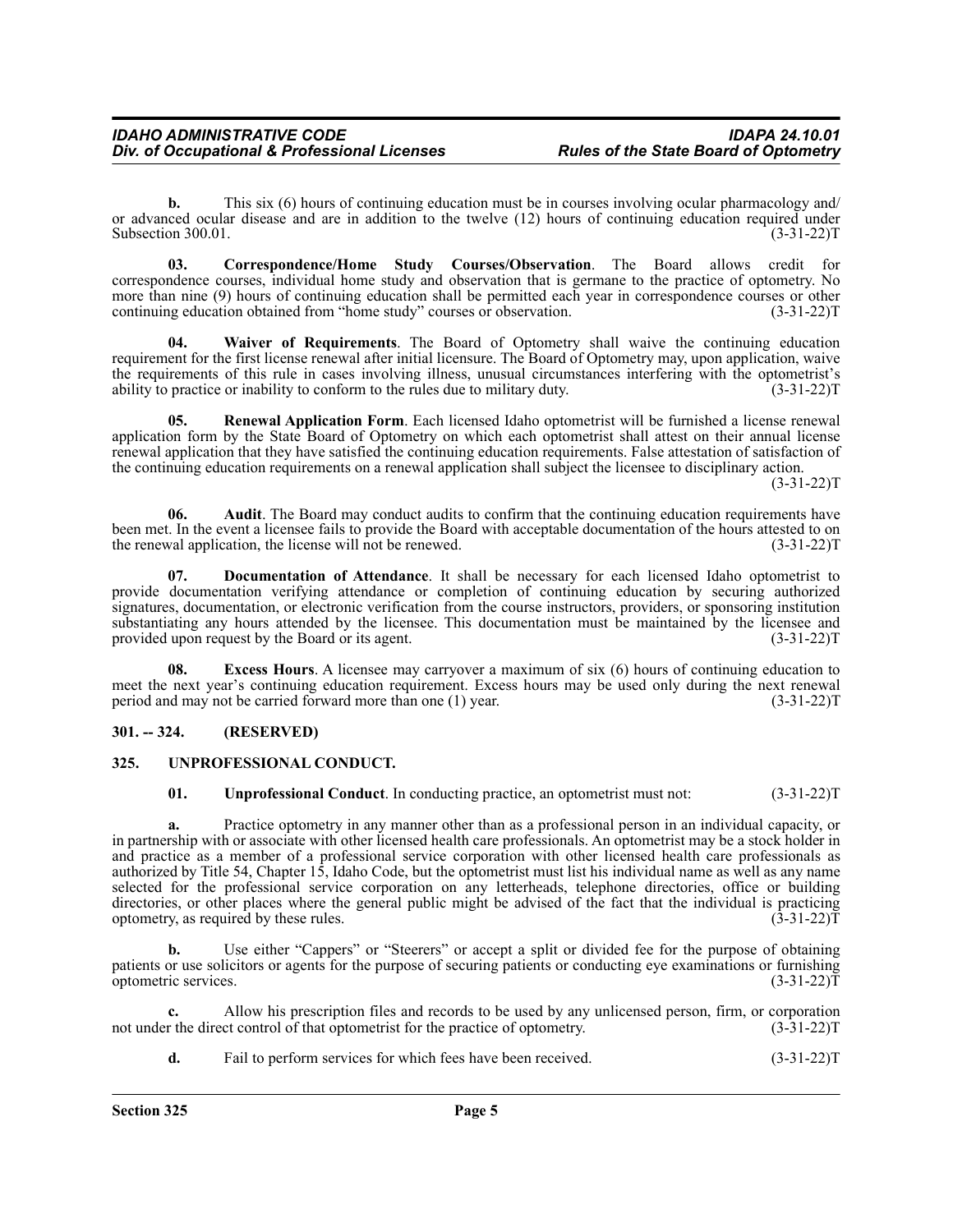**e.** File false reports of services performed or fees rendered. (3-31-22)T

**f.** Permit the use of his name or professional title by or in conjunction with any person not an optometrist, or any firm, company, corporation or military association which illegally practices or in any manner holds himself or itself out to the public as being entitled to practice the profession of optometry when not licensed to do so under the law of Idaho or which uses the title "Optometric Services" in such a manner in advertising as to convey to the public the impression that the individual or corporation is entitled to practice optometry or furnish optometric advice or services when not so authorized by law. (3-31-22)T

# <span id="page-5-0"></span>**326. -- 424. (RESERVED)**

#### <span id="page-5-1"></span>**425. GROSS INCOMPETENCE.**

Any behavior or practice on the part of the licensed optometrist which demonstrates a lack of competence with respect to discharging professional obligations or duties which might result in injury or damage to a patient whether such injury or damage actually occurs or not and in particular, the Board defines as "gross incompetence" any of the following: (3-31-22)T following: (3-31-22)T

**01. Failure to Meet Prevailing Standards**. Failure to meet prevailing standards, or willful rendering of substandard care, either individually or as part of a third party reimbursement agreement or by other agreement.  $(3-31-22)T$ 

**02. Failure to Meet Prevailing Standards in the Referral of Any Patient Who Is Suffering From Any Apparent or Suspected Pathological Condition**. A failure to meet prevailing standards in the referral of any patient who is suffering from any apparent or suspected pathological condition to a person competent and licensed to properly treat or diagnose the condition. (3-31-22) T

**03. Employment of Techniques or Methods of Practice**. Employment of techniques or methods of practice in treating or prescribing for a patient when he does not have proper training in the technique or methods of practice.  $(3-31-22)T$ 

**04. Failure to Advise Patient of Possible Danger When a Lens Not Meeting Impact Resistance Standards of F.D.A**. Failure to advise his patient of possible danger when a lens does not meet impact resistance standards of F.D.A. Regulation, 21 CFR 801.410, and is provided to the patient. (3-31-22)T

**05. Failure to Provide Follow-Up Care**. Failure to provide follow-up care according to prevailing standards.  $(3-31-22)T$ 

**06. Displaying Gross Ignorance or Demonstrating Gross Inefficiency**. Displaying gross ignorance or demonstrating gross inefficiency in the care of a patient. (3-31-22) T

**07. Failure to Verify the Specifications of All Lenses**. Failure to verify the specifications of all lenses provided by him. (3-31-22)T

**08. Failing to Perform Tests and Record Findings**. In the course of an examination of a patient, failure to perform tests and record findings in a manner consistent with prevailing standards of optometric care.  $(3-31-22)T$ 

**09. Using Pharmaceutical Agents**. Using pharmaceutical agents in the practice of optometry without having attended sufficient training programs or schools and acquiring the knowledge necessary to use the drugs in a competent manner. (3-31-22)T

**10. Illegal Prescription Sale, Administration, Distribution, or Use of Drugs**. Prescribing, selling, administering, distributing, giving, or using drugs legally classified. Prescribing, selling, administering, distributing, giving, or using drugs legally classified as a controlled substance or as an addictive or dangerous drug for other than accepted diagnostic or therapeutic purposes. (3-31-22)T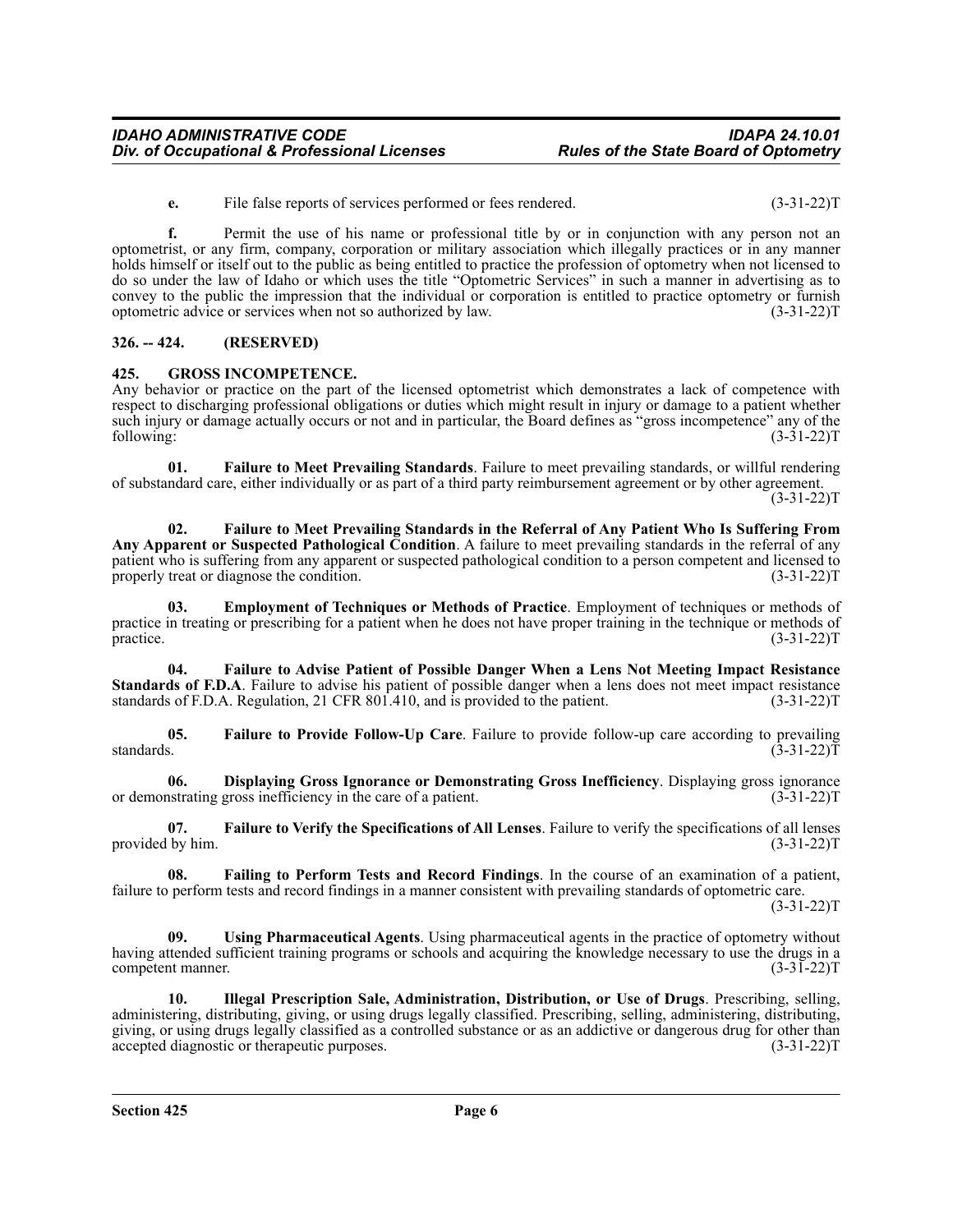#### *IDAHO ADMINISTRATIVE CODE IDAPA 24.10.01* **Div. of Occupational & Professional Licenses**

**11. Disciplinary Action or Sanctions**. Disciplinary action or sanctions taken by another state, jurisdiction, peer review body or a professional association or society against an optometrist for acts or conduct similar to acts or conduct which would constitute grounds for action as defined under "Rules of the Idaho Board of Optometry." (3-31-22) Optometry." (3-31-22)T

**12.** Sanitary Office. Failure to maintain sanitary office conditions, equipment, and use appropriate es and procedures. (3-31-22)T techniques and procedures.

**13. Failure to Release Prescription**. Failure to release either a spectacle or contact lens prescription as required by Federal law.  $(3-31-22)T$ 

**14. Sufficient Training or Education**. Performing procedures without having successfully completed<br>n, instruction or certification. (3-31-22)T education, instruction or certification.

<span id="page-6-0"></span>**426. -- 449. (RESERVED)**

# <span id="page-6-1"></span>**450. PRESCRIPTIONS FOR SPECTACLES AND CONTACT LENSES.**

Eyeglasses and contact lenses, including plano or cosmetic contact lenses, may only be dispensed upon a current prescription issued by an optometrist or medical physician. Every prescription written or issued by an optometrist practicing in Idaho shall contain at least the following information: (3-31-22)T

**01. Prescription for Spectacles**. Prescriptions for spectacles must contain the following: (3-31-22)T

**a.** Sphere, cylinder, axis, prism power and additional power, if applicable; and  $(3-31-22)$ T

**b.** The standard expiration date of the prescription must be at least one (1) year from date the prescription was originally issued. (3-31-22)T

**02. All Prescriptions for Rigid Contact Lenses**. All prescriptions for rigid contact lenses must contain at least the following information: base curve, lens manufacturer or "brand" name, overall diameter, lens material, power; and the standard expiration date of the prescription must be at least one (1) year from date the prescription was originally issued. A shorter prescription period may be allowed when based upon a documented medical condition. (3-31-22)T

**03. All Prescriptions for Soft Contact Lenses**. All prescriptions for soft contact lenses must contain at least the following information: lens manufacturer or "brand" name, series or base curve, power, diameter, if applicable, color, if applicable; and the standard expiration date of the prescription is one (1) year from date the prescription was originally issued. A shorter prescription period may be allowed when based upon a documented medical condition. (3-31-22)T

**04. Alteration of Prescriptions**. A person may not alter the specifications of an ophthalmic lens prescription without the prescribing doctor's consent. (3-31-22)T

**05. Expired Contact Lens Prescription**. A person may not fill an expired contact lens prescription.  $(3-31-22)T$ 

# **06. Fitting and Dispensing Contact Lenses**. (3-31-22)T

**a.** Contact lenses may be fitted only by an optometrist, or licensed physician. (3-31-22)T

**b.** An ophthalmic dispenser may dispense contact lenses on a fully written contact lens prescription issued by an optometrist or licensed physician. (3-31-22)T

Notwithstanding Subsection 450.06.b., an optometrist, or licensed physician who issues a contact remains professionally responsible to the patient. (3-31-22)<sup>T</sup> lens prescription remains professionally responsible to the patient.

# <span id="page-6-2"></span>**451. -- 474. (RESERVED)**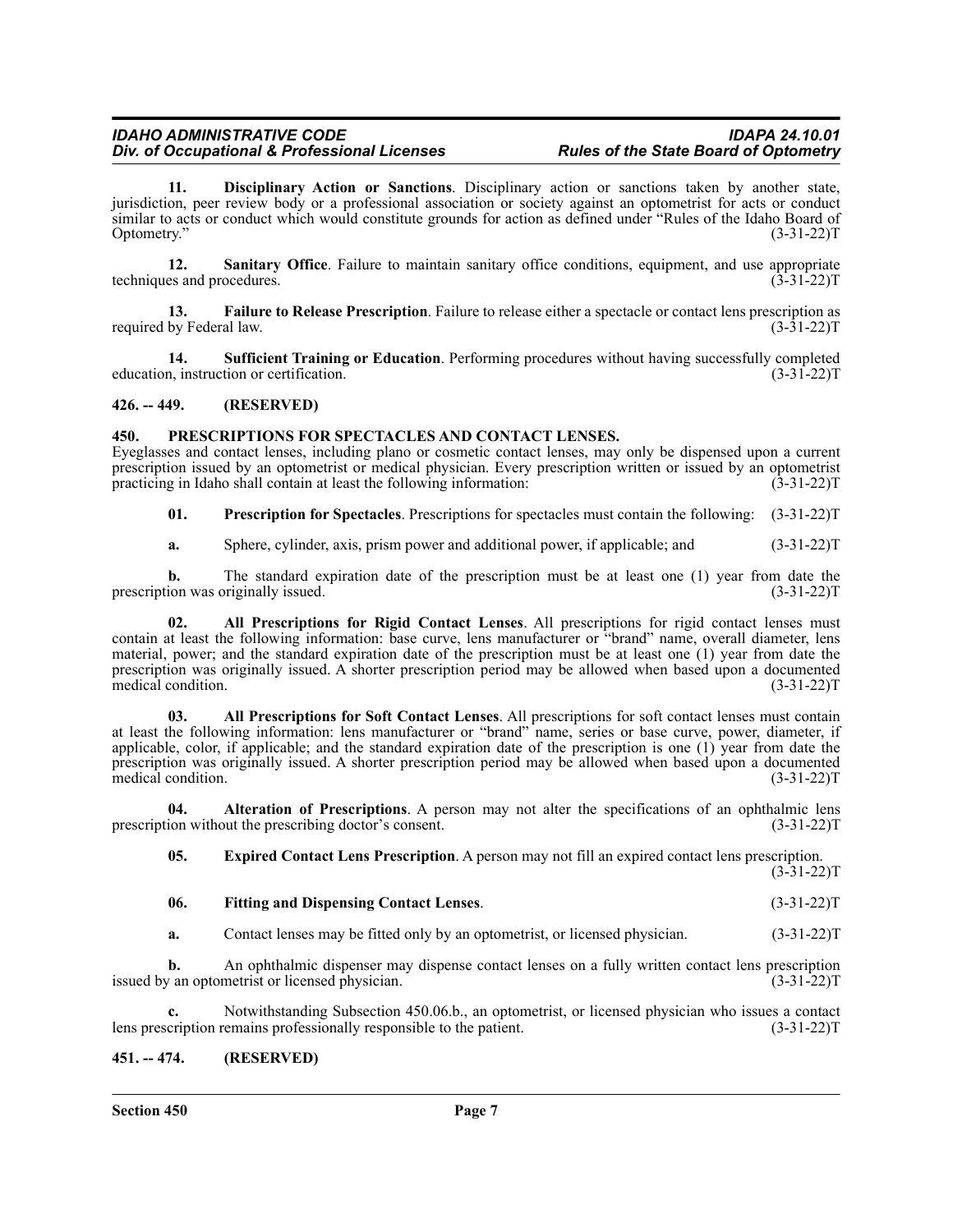#### <span id="page-7-0"></span>**475. PATIENTS RECORDS.**

**01. Optometrist Shall Keep a Complete Record of All Patients Examined**. Every optometrist practicing in the state of Idaho shall keep a complete record of all patients examined by him or for whom he has adapted optical accessories, including copies of prescriptions issued to the patient and copies of statements of charges delivered or provided to the patient. All such records shall be maintained in an orderly and accessible manner and place and shall be maintained for at least five (5) years following the optometrist's last professional contact with the patient. Failure to maintain such records is deemed to be unprofessional conduct and constitutes gross incompetence in the handling of the patient's affairs.  $(3-31-22)T$ 

**02. Prescription Files**. The prescription files and all records pertaining to the practice of optometry shall be maintained as the sole property of the optometrist and not be distributed to any unlicensed person except as required by law or when lawfully subpoenaed in a criminal or civil proceeding in court, or subpoenaed for presentation at a deposition or hearing authorized by the Board of Optometry. (3-31-22)T

**03. Storage of Patient Records**. Storage of patient records must be in compliance with rules in accordance with Health Insurance Portability and Accountability Act (HIPAA) including that patient records must be stored in an area inaccessible to patients. (3-31-22)T

#### <span id="page-7-1"></span>**476. -- 499. (RESERVED)**

# <span id="page-7-2"></span>**500. PRECEPTORSHIP PROGRAM.**

An optometrist may use a student of optometry in his office under his direct supervision for educational purposes.  $(3-31-22)T$ 

<span id="page-7-3"></span>**501. -- 524. (RESERVED)**

#### <span id="page-7-4"></span>**525. GENERAL RULES.**

**01. Engaging as an Advisor or Staff Optometrist**. An optometrist may be engaged as an advisor for or be engaged as a staff optometrist for an administrator for: (3-31-22)T

**a.** Industrial plants where industrial vision programs are being, or have been instituted. (3-31-22)T

**b.** Health programs sponsored or funded by any agency or municipal county, state or federal government. (3-31-22)T

| Research organizations or educational institutions. | $(3-31-22)T$ |
|-----------------------------------------------------|--------------|
| Insurance companies.                                | $(3-31-22)T$ |

- **e.** Hospitals. (3-31-22)T
- **f.** Ophthalmologists. (3-31-22)T

Corporations where the optometrist's full time is engaged by the corporation to care for the visual oyees of such corporation and their families. (3-31-22)<sup>T</sup> needs of the employees of such corporation and their families.

**02. Professional Responsibilities**. Provided, however, that in acting in the capacity of consultant, advisor, or staff optometrists, the optometrist shall at all times remain cognizant of his professional responsibilities and shall with demeanor, decorum and determination retain his right of independent professional judgment and title in all situations and circumstances and in a manner similar to that which he would exercise if he were engaged in practice in his own office. (3-31-22)T

<span id="page-7-5"></span>**526. -- 574. (RESERVED)**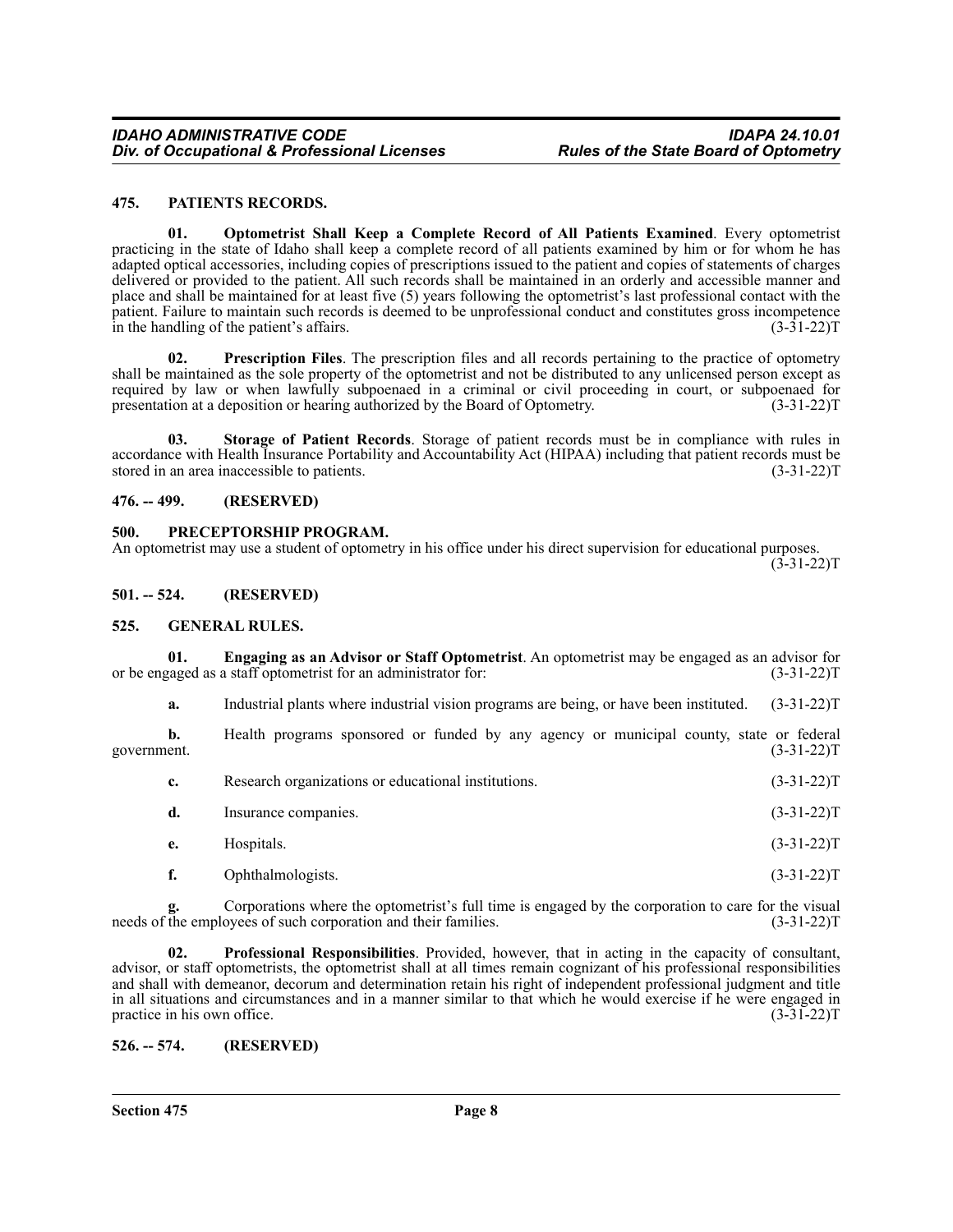#### <span id="page-8-0"></span>**575. FEES.**

| <b>FEE TYPE</b>                                     | <b>AMOUNT</b><br>(Not to Exceed)              |
|-----------------------------------------------------|-----------------------------------------------|
| License Application                                 | \$100                                         |
| Annual Fund                                         | \$75                                          |
| Annual Renewal                                      | \$75                                          |
| Certificate to obtain and use pharmaceutical agents | \$10                                          |
| Reinstatement                                       | As provided in<br>Section 67-2614, Idaho Code |

 $(3-31-22)T$ 

#### <span id="page-8-1"></span>**576. -- 599. (RESERVED)**

#### <span id="page-8-2"></span>**600. BOARD CERTIFICATION OF OPTOMETRIST AUTHORIZED TO OBTAIN AND USE PHARMACEUTICAL AGENTS.**

**01. The Right to Obtain and Use Topically Applied Diagnostic Pharmaceutical Agents**. The right to obtain and use topically applied diagnostic pharmaceutical agents for use in diagnosis of another in the practice of optometry as defined by Section 54-1501, Idaho Code, is subject to the following conditions set out below:

 $(3-31-22)T$ 

**a.** Optometrists who have obtained a certificate from the Board of Optometry authorizing them to obtain and use topically applied diagnostic pharmaceutical agents shall obtain, from pharmacists licensed by the state of Idaho, or from any other source, and use only those agents listed below: (3-31-22)T

i. All medications for use in the diagnosis of conditions of the human eye and/or eyelid. (3-31-22)T

ii. All over-the-counter agents. (3-31-22)T

iii. Such other diagnostic pharmaceutical agents as may be approved by the Board of Optometry.  $(3-31-22)T$ 

**b.** The Board of Optometry shall issue a certificate to obtain and use the diagnostic drugs specifically identified and listed in this rule to any optometrist licensed to practice in Idaho who complies with both the minimum educational requirements in the subject of general and ocular pharmacology and the minimum continuing educational requirements set out below: (3-31-22) requirements set out below:

Each optometrist certified to obtain and use topically applied pharmaceutical agents shall have completed courses totaling fifty-five (55) hours of actual classroom instruction in general and ocular pharmacology and emergency medical care given by an institution approved by the Council on Post Secondary Accreditation of the U.S. Department of Education or an instructor accredited and employed by such institution and which have been<br>approved by the Board of Optometry. (3-31-22) approved by the Board of Optometry.

ii. Each optometrist certified to obtain and use topically applied pharmaceutical agents shall also have completed a refresher course in cardiopulmonary resuscitation (CPR), emergency medical care provided by the Emergency Medical Services Bureau, or equivalent program either approved or provided by the Board of Optometry, within a two (2) year period preceding issuance of the certificate by the Board of Optometry. (3-31-22)T within a two  $(2)$  year period preceding issuance of the certificate by the Board of Optometry.

iii. In order to maintain the certificate issued by the Board, each certified optometrist must complete a refresher course in CPR described in Subsection 600.01.b.ii. above once during each two (2) year period following certification and shall list and describe the course attended and the dates of attendance upon a license renewal application form filed pursuant to Section 300. (3-31-22)T